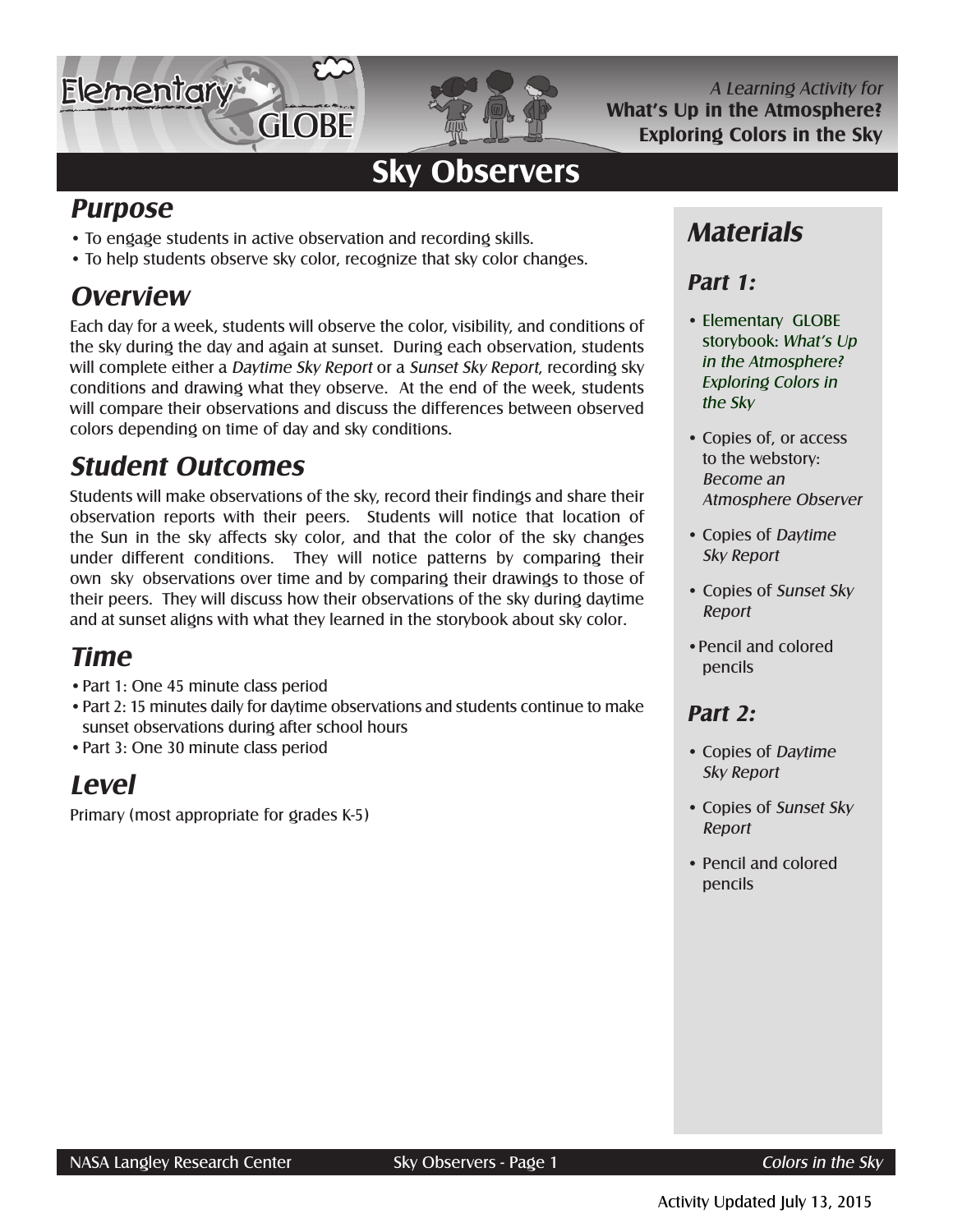

### **Preparation**

#### **Part 1:**

- Read the Elementary GLOBE book What's Up in the Atmosphere? Exploring Colors in the Sky – either read it to the class, or have them read it in pairs or individually. The book can be downloaded from www.globe.gov/elementaryglobe.
- The webstory, Become an Atmosphere Observer, should be read in Part 1. This short story shows students how to make sky observations. It is designed to be viewed online, but it can be downloaded as a PDF from the website: http:// science-edu.larc.nasa.gov/skycolor/.
- Each student will need copies of both the Daytime Sky Report and the Sunset Sky Report, and they will use one each day during the observation period.

### **Teacher's Notes**

The color of the sky can appear different colors because of many factors. The light from the Sun looks white. But it is really made up of all the colors of the rainbow. Sunlight reaches Earth's atmosphere and is scattered by the gases and particles in the air. Blue light is scattered in all directions by the tiny molecules in the air. Blue is scattered more than other colors because it travels as shorter, smaller waves. This is why we see a blue sky most of the time. At sunrise and sunset, the Sun is lower in the sky. Its light passes through more atmosphere to reach you. Even more of the blue light is scattered, allowing the longer wavelengths like reds and yellows to pass straight through to your eyes.

The sky color is impacted by other atmospheric, or weather conditions. Small particles in the atmosphere called aerosols, can also impact the color. When there are relatively few aerosols, the sky appears clear and the color looks deep blue. As the aerosol concentration increases, all wavelengths of light are scattering giving the sky a more white color. A good time to observe this contrast of color is before

and after a cold front. A cold front typically brings about rain, which washes away the aerosols and will give the sky a more clear, deep blue appearance.

In this activity students are asked to make and record their observations. By recording their observations they will be able to discuss differences in what each person observes and track changes over time. Observations and careful recording of those observations are an important practice in science.

#### **Safety Considerations**

- Make sure that students have an adult accompany them to make their sunset observations. Warn students that it is unsafe to go outside alone at night without adult supervision.
- Ensure that daytime observations are also made with the proper supervision.
- During sunset observations be sure to face toward the Sun but do not look directly at the Sun. Looking directly at the Sun can cause harm to eyes, no matter what time of day.

### **What To Do and How To Do It**

#### **Part 1: Introduction to Sky Report**

- 1. Explain to the students that they will be going outside to observe the sky.
- 2. Together as a class, read through the webstory, Become an Atmosphere Observer. This story explains how to observe sky color and visibility.
- 3. Discuss safety consideration(s) with the students to make sure that they understand the importance of having an adult present when they go outside and that it is not safe to look directly at the Sun.
- 4.As a class go outside to make a sky observation using the Daytime Sky Report. Have students work with a partner to complete the observation form.
- 5. For homework, students should observe sunset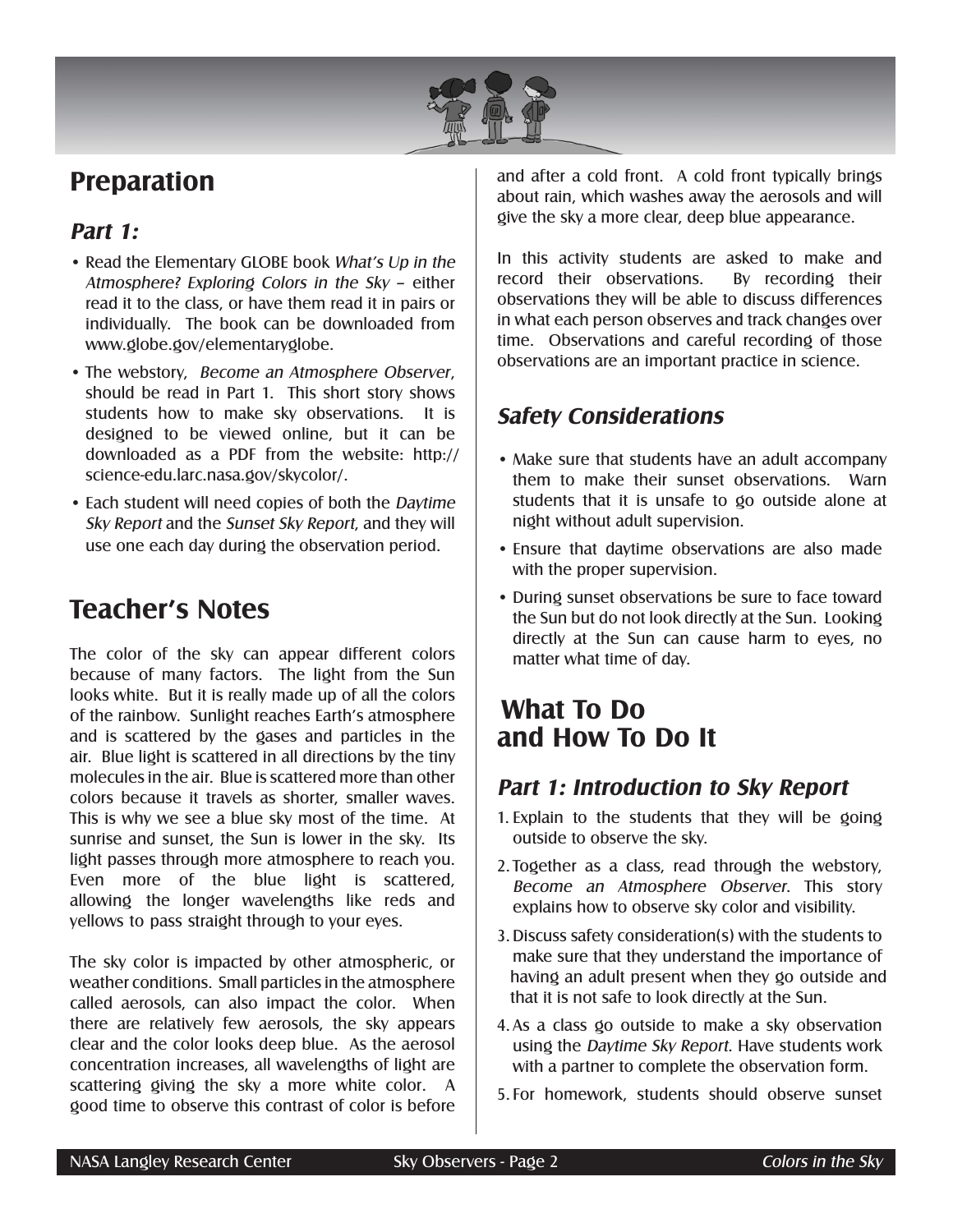

colors and record their observations on the Sunset Sky Report.

#### **Part 2: Continue Sky Observations**

- 1. Continue daytime observations each day of the week.
- 2. For homework, students should observe sunset colors and record their observations on the Sunset Sky Report.

#### **Part 3: Compare Observations**

- 1. On the last day of observations, have students share what they observed.
- 2.Have a class discussion about the following ideas:
- Did the sky colors for the daytime differ from day to day?
- Did the visibility vary from day to day?
- Did the sky colors differ at sunset from day to day?
- How did the colors differ from day to sunset?
- Why do you think the color of the sky changes?
- What colors were you surprised to see?

#### **Adaptations for Younger and Older Students**

In the lesson students are asked to record the color of the sky during sunset. The younger students might not be able to accurately record the sky color but might be able to color in a box with a color close to what they see in the sky. In addition to recording the color of the sunset, older students could be asked to record sky visibility using the categories: unusually clear, clear, somewhat hazy, very hazy, or extremely hazy. Student observations can be displayed on the board as bar graphs or tallied by category of color or visibility.

### **Further Investigations**

• **Make a Sky Calendar:** You will need a set of colored pencils or crayons and a calendar for this project. You can also use a calendar from a store or a calendar printed by a computer. Or you can make your own calendar using a ruler and a blank sheet of paper. Be sure to keep your sky calendar in a safe place. After you get your calendar, practice making different shades of blue on a sheet of blank paper using crayons or colored pencils. Begin your sky calendar by coloring in the first day with the color of the sky. Each day you should color the next box in the calendar with the sky color. You should do the project for at least one week. For best results, do the project for one month. This will provide you with a record of the sky color for your area. The sky calendar will reveal much about air pollution and haze--if they are present. If possible, protect your sky calendar by sliding it inside a plastic sheet protector.

• **Paint the Sky:** There is a difference in the color of the sky overhead and the color of the sky over the distant horizon. Children can learn that the horizon is the best place to look to check on the cleanliness of the sky. Have children face away from the Sun and look up into the sky. If it is a fair day with little haze, the sky overhead will be blue. Next, have the children look down to where the sky meets the horizon. Chances are the sky over the horizon will be a very different color than the sky above. If there is no air pollution, the sky over the horizon will be very light blue. Air pollution or natural haze might cause the sky to look more white than blue. Air pollution, blowing dust and smoke can all cause the sky over the horizon to appear gray, dark gray, or brown. Students can try to capture these subtle color differences using colored pencils, crayons or paints.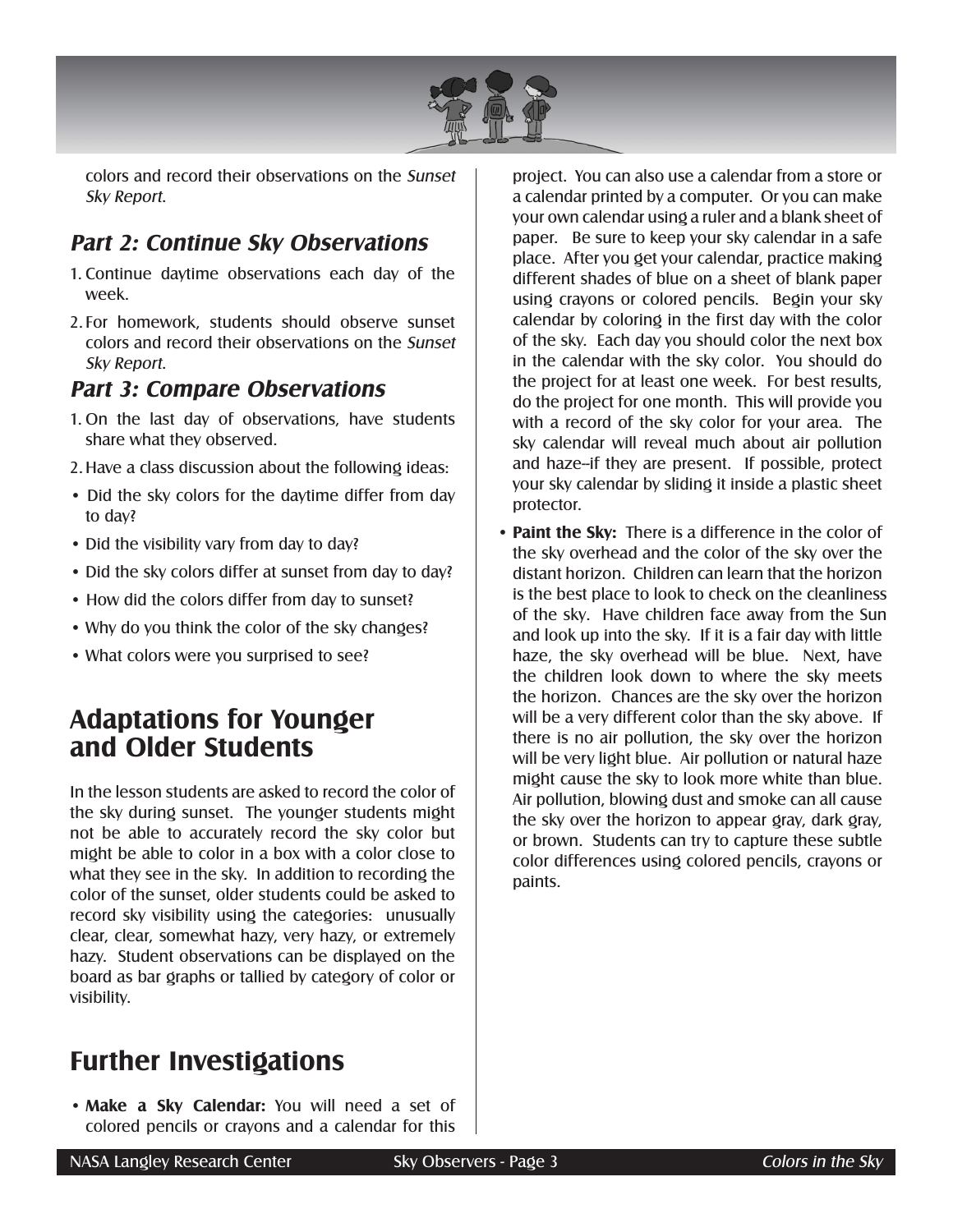

## **Sky Observers Daytime Sky Report**



Note: If there are lots of clouds, then this is not a good day to make a sky color report. Try again tomorrow!

**GLOBE** 

Elementary

| A drawing of my sky: | The deepest color I see: |
|----------------------|--------------------------|
|                      | deep blue                |
|                      | blue                     |
|                      | Iight blue               |
|                      | pale blue                |
|                      | milky                    |
|                      | other                    |
|                      | <b>Visibility:</b>       |
|                      | very clear               |
|                      | clear                    |
|                      | somewhat hazy            |
|                      | very hazy                |
|                      | extremely hazy           |
|                      |                          |